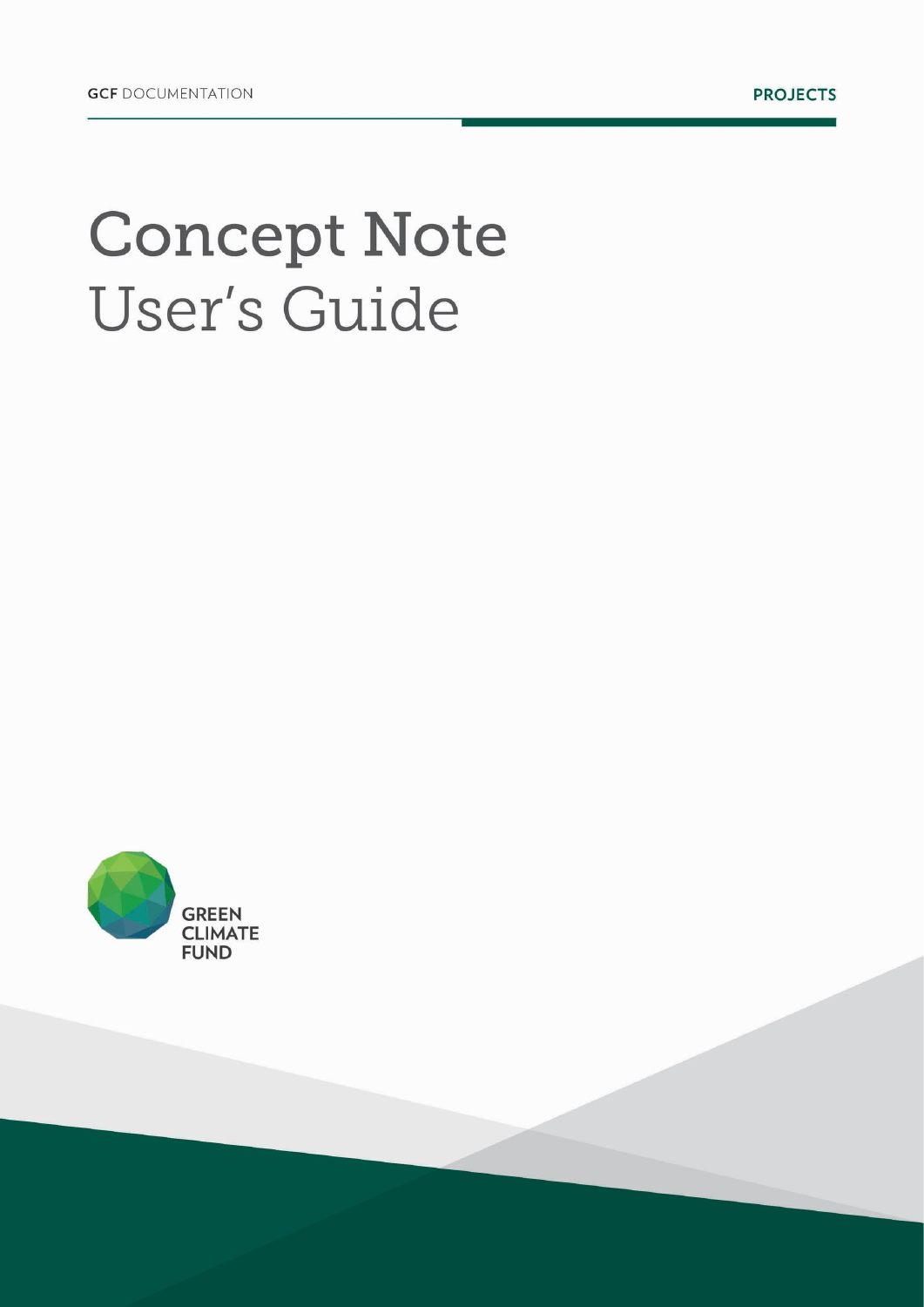

## **Introduction**

The objective of this user's guide is to assist Accredited Entities (AEs) and interested National Designated Authorities (NDAs) to develop a concept note to be submitted to the Green Climate Fund.

The concept note presents a summary of a proposed project/programme to the GCF in order to receive feedback from the Secretariat on whether the concept is aligned with the GCF's objectives, policies and investment criteria. The feedback will provide information to further develop and strengthen the project/programme idea.

Prior to the submission of the concept note, if applicable, but no later than submission of a funding proposal to the Secretariat, the accredited entity shall:

- a. Inform the NDA or, if applicable, the focal point about the proposed activity to be implemented in their country and commence consultations with a view to confirming it is in accordance with the country's strategic framework and priorities; and
- b. Inform the Secretariat that it has commenced consultations with the NDA or, if applicable, the focal point.

Kindly note that the feedback provided by the Secretariat does not represent acceptance or commitment to provide financial resources in respect of a specific project/programme. Funding decisions can only be made by the GCF's Board, taking into account various factors, including technical, financial, environmental, social, gender and legal aspects. The GCF Secretariat only submits to the Board for its consideration those funding proposals whose approval has been recommended by both the independent Technical Advisory Panel (iTAP) and the Secretariat.

Any feedback is intended to provide non-binding guidance to enable the accredited entity to initiate the next phase, the preparation and submission of the full funding proposal.

The concept note is not mandatory but strongly encouraged to promote early feedback from the GCF Secretariat, to streamline with the Project Preparation Facility (PPF), and to allow for a faster review process.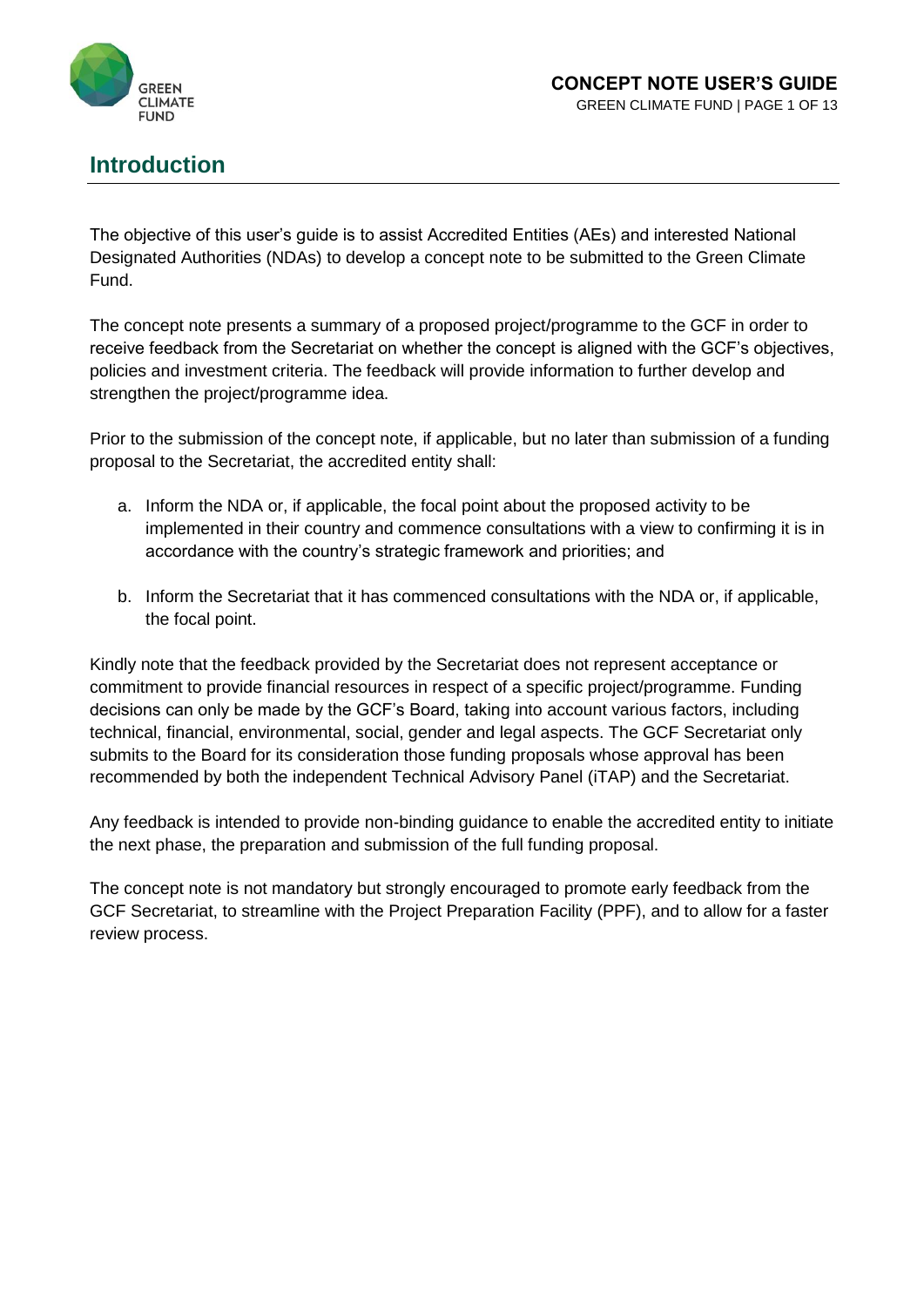



## **Glossary**

**Accredited entity (AE)**: An entity that is accredited by the GCF Board in accordance with the Governing Instrument and relevant Board Decisions. Please refer to the *[accredited entity directory](http://www.greenclimate.fund/how-we-work/tools/entity-directory)* to see the full list of AEs.

**Accreditation Master Agreement (AMA)**: an agreement signed between an accredited entity and the GCF that is a pre-requisite for the disbursement of funds for a GCF-approved project. It contains the general terms and conditions applicable to all GCF-funded activities of the AE including conditions precedent to disbursement, fiduciary standards, and privileges and immunities.

**Concept note (CN)**: A document which provides essential information about a proposal to seek feedback on whether the concept is aligned with the objectives, policies and investment criteria of the GCF. The *[concept note template](http://www.greenclimate.fund/documents/20182/574712/Form_01_-_Concept_Note.docx/18570723-5f7c-44c9-aacb-8c68fe99fce8)* can be downloaded from the GCF website.

**Environmental and Social Safeguards (ESS)**: A reference point for identifying, measuring and managing environmental and social risks. The purpose of the ESS is to determine the key environmental and social risks the accredited entity intends to address in the conceptualization, preparation and implementation of funding proposals, and to provide guidance on how these risks are to be managed. ESS is based on the eight performance standards of the International Finance Corporation. Please refer to the *[Interim Environmental and Social Safeguards](http://www.greenclimate.fund/documents/20182/818273/1.7_-_Environmental_and_Social_Safeguards.pdf/e4419923-4c2d-450c-a714-0d4ad3cc77e6?version=1.1)* of the GCF for more detailed information about the performance standards.

**Entity Work Programme (EWP)**: a document developed by accredited entities with support from the Country Programming Division of the GCF that provides an overview of the AE's areas of work, priority sectors and experience in implementing projects and programmes across the GCF's eight Strategic Impact Areas. It also summarizes their indicative projects as well as programmes and outlines an action plan for engagement with the GCF.

**Executing entity (EE)**: An entity through which GCF proceeds are channelled for the purposes of a funded activity or part thereof; and/or any entity that executes, carries out or implements a funded activity, or any part thereof. An accredited entity may carry out the functions of an executing entity, though it is preferable if local and national actors execute projects/programmes.

**Financial instruments**: A total of six financial instruments in the GCF that can be utilized through different modalities and at various stages of the financing cycle: grants, reimbursable grants, senior loans, subordinated loans, guarantees, and equity investments. A project/programme may include one or multiple financial instruments.

**Focal point**: An individual or authority designated by a developing country party to the United Nations Framework Convention on Climate Change (UNFCCC) to fulfil all functions of a National Designated Authority (NDA) on a temporary basis, until it has designated an NDA.

**Funding proposal (FP):** A document that is submitted by entities who want to get access to GCF resources for climate change projects and programmes. Funding Proposals can be submitted to the GCF at any time or as a response to a Request for Proposals (RFP). Funding Proposals that are submitted to GCF are subject to a review process, culminating in a decision by the GCF Board as to whether to support the project.

**Investment criteria**: Six investment criteria adopted by the GCF Board, namely impact potential; paradigm shift potential; sustainable development potential; needs of the recipient; country ownership; and efficiency and effectiveness. There are coverage areas, activity-specific sub-criteria, and indicative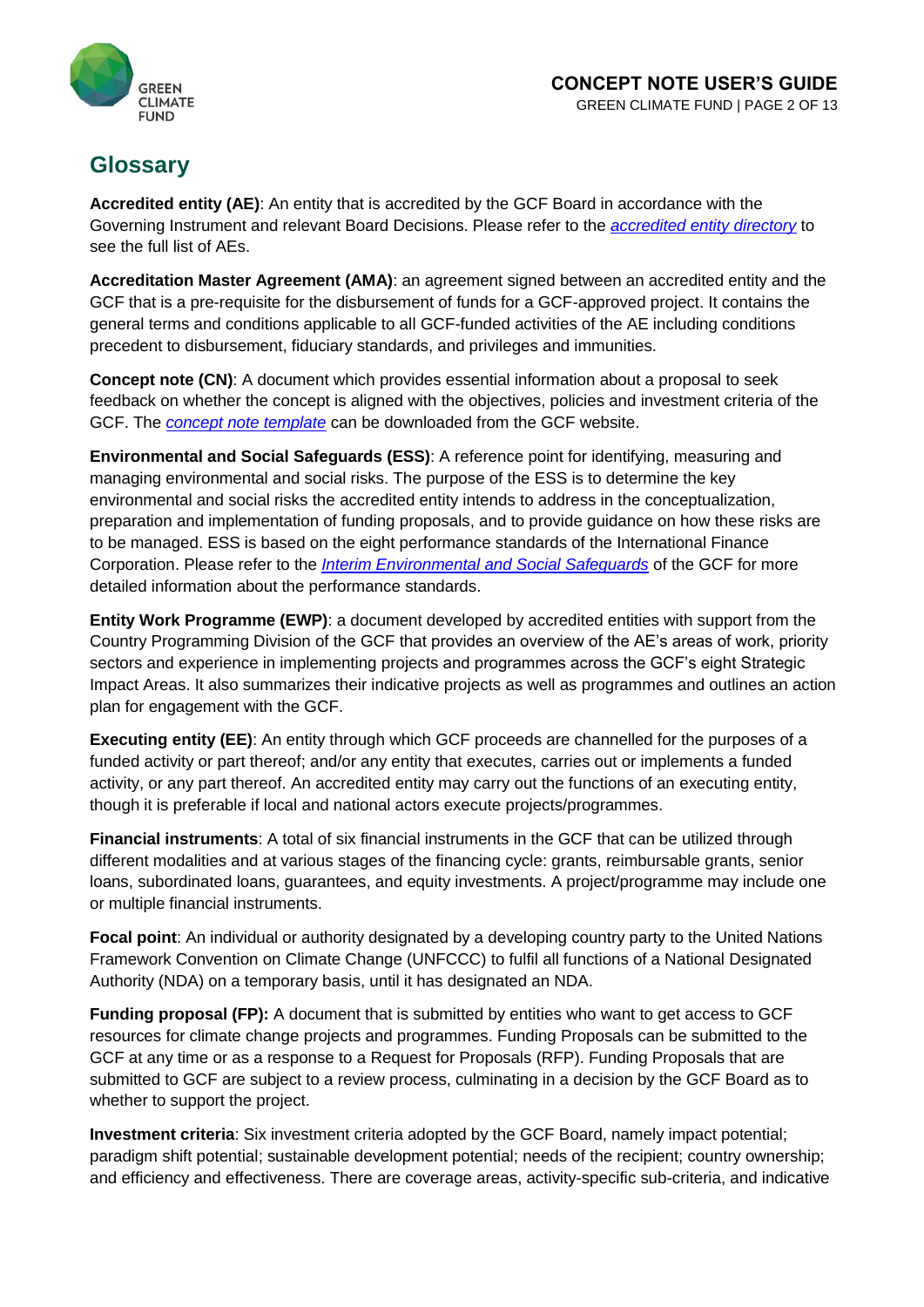

assessment factors that provide further elaboration. Please refer to the Board Decision on *[Further](http://www.greenclimate.fund/documents/20182/24949/GCF_B.09_07_-_Further_Development_of_the_Initial_Investment_Framework__Sub-Criteria_and_Methodology.pdf/18db33f8-a55b-488f-8a6b-5df68f39a137?version=1.1)  [Development of the Initial Investment Framework](http://www.greenclimate.fund/documents/20182/24949/GCF_B.09_07_-_Further_Development_of_the_Initial_Investment_Framework__Sub-Criteria_and_Methodology.pdf/18db33f8-a55b-488f-8a6b-5df68f39a137?version=1.1)* which provides detailed explanation of the GCF's investment criteria.

**Independent Technical Advisory Panel (iTAP)**: A panel responsible for conducting technical assessments of funding proposals after the internal review of the GCF Secretariat and before submission to the GCF Board.

**National Designated Authority (NDA)**: A core interface and the main point of communication between a country and the GCF. The NDA seeks to ensure that activities supported by the GCF align with strategic national objectives and priorities, and help advance ambitious action on adaptation and mitigation in line with national needs. A key role of NDAs is to provide letters of nomination to direct access entities. Please refer to the *[country directory](http://www.greenclimate.fund/how-we-work/tools/country-directory)* to see the full list of NDAs.

**Project Preparation Facility (PPF):** A funding window that supports AEs in project and programme preparation. It covers pre-feasibility and feasibility studies; project design; environmental, social and gender studies; risk assessments; and other project preparation activities, where necessary, provided that sufficient justification is available. The PPF is designed in particular to support Direct Access Entities for projects in the micro-to-small size category. Refer to the *[PPF request template](http://www.greenclimate.fund/gcf101/funding-projects/project-preparation/#step-2-submit-a-ppf-application)* for more information*.*

**Request for Proposals (RFP):** On occasion, the GCF Board may call for Requests for Proposals to guide the development of the GCF portfolio in specific areas in accordance with the initial strategic plan. RFPs have specific eligibility standards. Entities that are not yet accredited by the GCF can submit proposals to the Fund as a response to RFPs. It is possible to check ongoing *[Request for Proposals](http://www.greenclimate.fund/gcf101/funding-projects/project-funding)* through the GCF website.

**Result areas:** Eight result/impact areas which will deliver major mitigation and adaptation benefits in the developing world to promote a paradigm shift towards low-emission and climate-resilient development. Mitigation includes four result areas, namely low-emission energy access and power generation; low-emission transport; energy efficient building, cities and industries; and sustainable land use and forest management. Adaptation covers the other four, namely enhanced livelihoods of the most vulnerable people, communities and regions; increased health and well-being, and food and water security; resilient infrastructure and built environment to climate change threats; and resilient ecosystems. All proposals must reflect one or more of the result/impact areas. More on these result areas can be found in this document: *[Mitigation and Adaptation Performance Measurement](https://www.greenclimate.fund/documents/20182/239759/5.3_-_Performance_Measurement_Frameworks__PMF_.pdf/60941cef-7c87-475f-809e-4ebf1acbb3f4)  [Frameworks.](https://www.greenclimate.fund/documents/20182/239759/5.3_-_Performance_Measurement_Frameworks__PMF_.pdf/60941cef-7c87-475f-809e-4ebf1acbb3f4)*

**Simplified Approval Process (SAP):** A process for small-scale low risk proposals which allots less time and effort from both the entity and GCF to go from project conception to implementation. The documentation to be provided is reduced while the review and approval processes are streamlined. The SAP has three main eligibility criteria including a GCF contribution of up to USD 10 million; an ESS category of minimal to none; and a potential for scaling-up, transformation and promotion of a paradigm shift to low-emission and climate-resilient development. Further information on the *[Simplified Approval](http://www.greenclimate.fund/how-we-work/funding-projects/simplified-approval-process)  [Process,](http://www.greenclimate.fund/how-we-work/funding-projects/simplified-approval-process)* including a SAP concept note template with an ESS checklist, is available on the GCF website.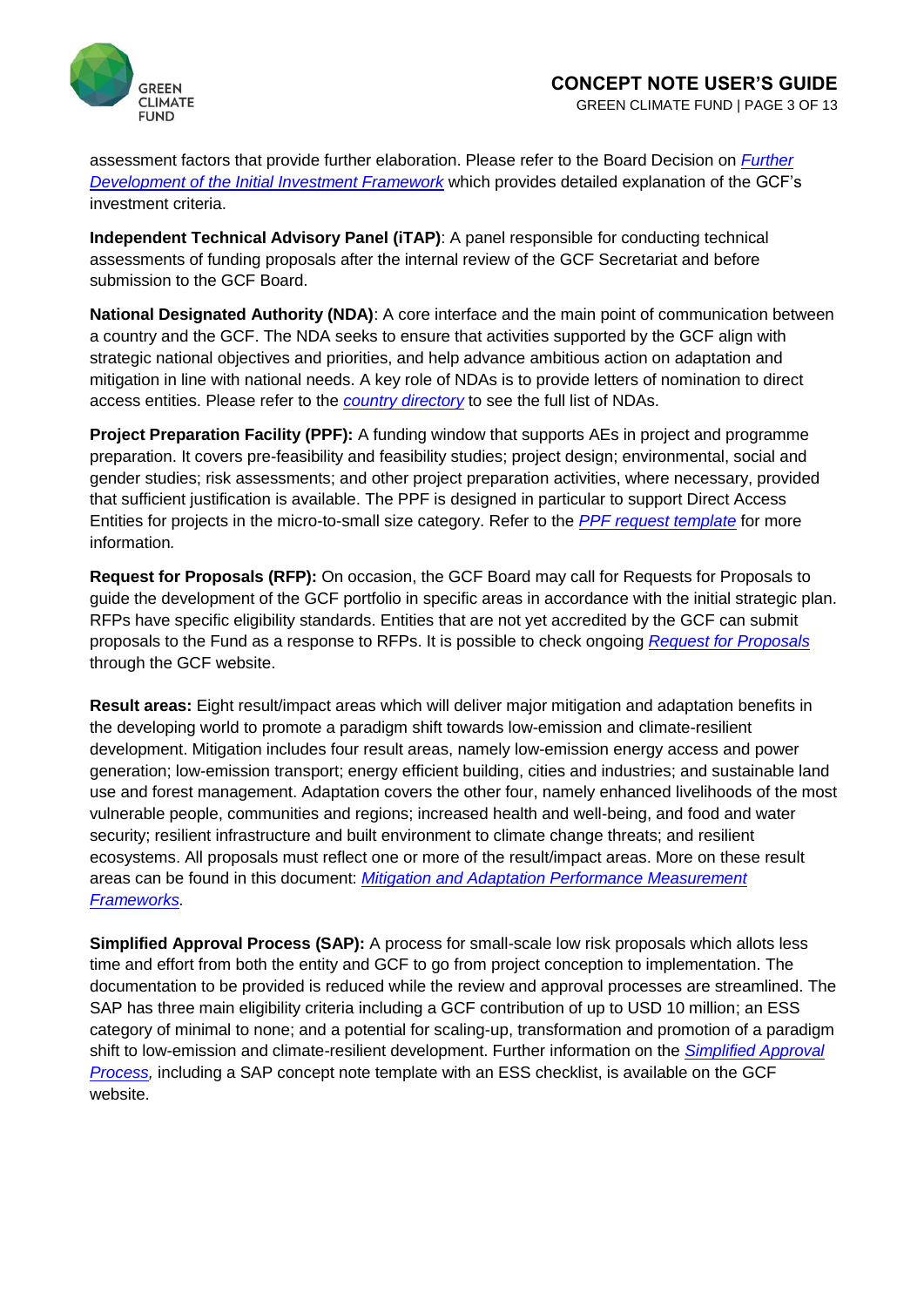

GREEN CLIMATE FUND | PAGE 4 OF 13

## **User's Guide**

#### **Cover Page**

The cover page of the concept note displays basic information about the proposed project or programme.

**Project/Programme title:** Provide the full title of the proposed project/programme.

**Country(ies):** Enter the country (or countries) in which the proposed project/programme will be implemented.

**National designated authority(ies)**: Insert the name of the National Designated Authority or the focal point as a national-level interface with the GCF.

**Accredited entity**: Insert the name of the entity that has been accredited by GCF's Board.

**Date of first submission:** Insert date of the first submission of the concept note to the GCF.

**Date of current submission/version number:** Insert date of current submission of the concept note to the GCF followed by the version number which pertains to the number of times the concept note has been submitted to GCF.

#### **A.Project/Programme Summary**

Section A of the concept note intends to obtain essential information about the proposed project or programme.

- **A.1. Project or programme:** Check appropriate box indicating whether the proposal is associated with a project or a programme. If the proposal refers to a combination of multiple projects, then it is considered a programme.
- **A.2. Public or private sector:** Indicate whether the proposal is associated with an organization from the public sector or the private sector.
- **A.3. Is the concept note submitted in response to a Request for Proposals (RFP):** Indicate whether the proposal was submitted in response to an RFP. If the answer is yes, write the specific RFP which the proposal is responding to (e.g. Micro-, Small-, Medium-sized Enterprises Pilot Programme).
- **A.4. Confidentiality:** Indicate whether the proposal should be kept confidential. Concept notes not marked as confidential will be published in accordance with the GCF's Information Disclosure Policy and Review of the Initial Proposal Approval Process.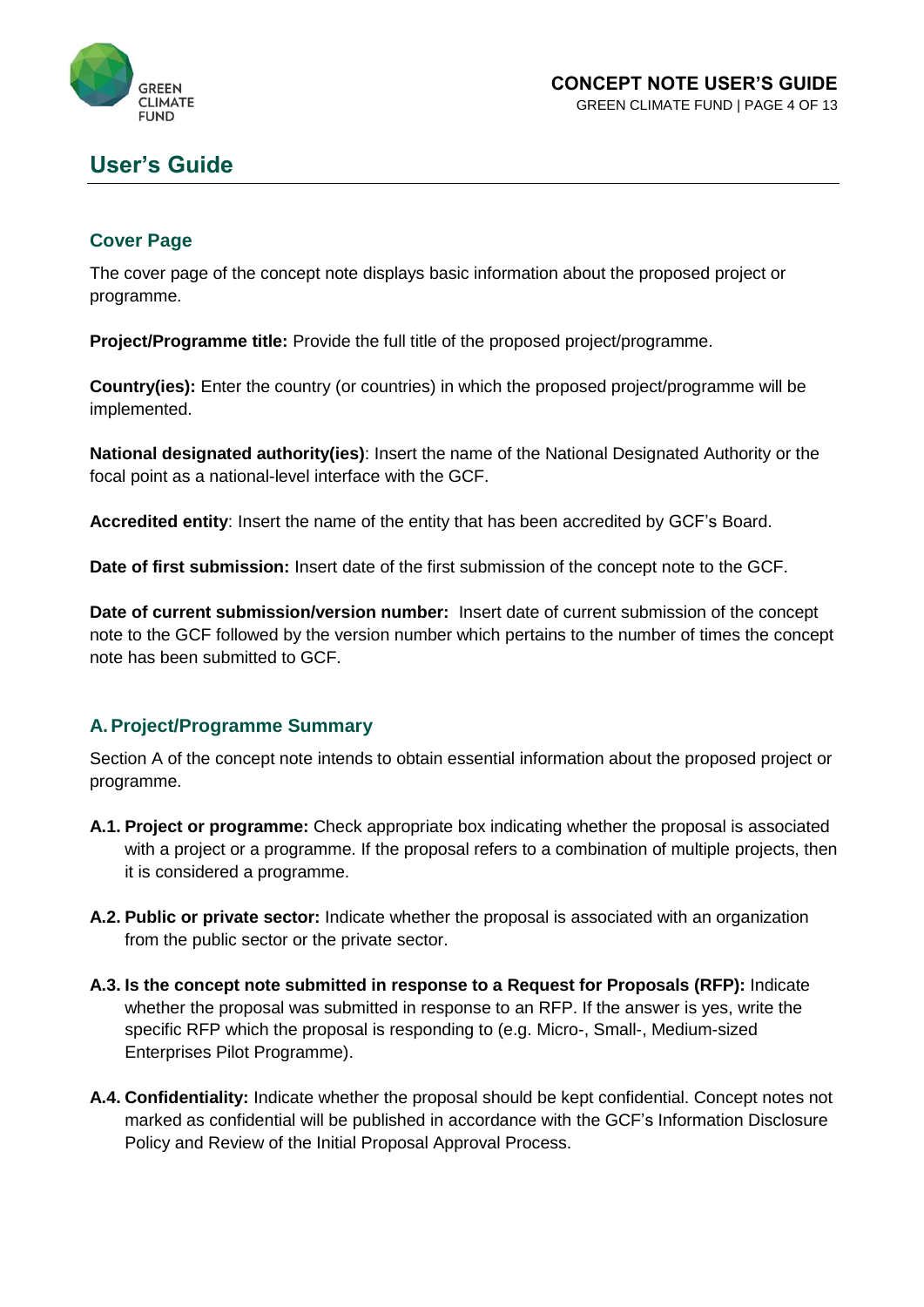

- **A.5. Indicate the result areas for the project/programme:** Mark the result areas that are applicable to the proposed project/programme. As shown in the checklist, there are eight result areas: four mitigation and four adaptation. In some cases, proposed projects/ programmes may bring multiple co-benefits and several result areas. For example, efforts to invest in climate-compatible cities may deliver impacts related to emission reductions from low emission transport as well as from buildings, cities, industries and appliances. They may also support adaptation, particularly by helping to strengthen the resilience of the livelihoods of urban people and communities; and to increase the resilience of urban infrastructure. In this case, a total of four boxes can be ticked. If the proposal aims to bring both mitigation and adaptation result areas, then it is considered a cross-cutting project/programme. Refer to the GCF's *[Performance Measurement Frameworks.](https://www.greenclimate.fund/documents/20182/239759/5.3_-_Performance_Measurement_Frameworks__PMF_.pdf/60941cef-7c87-475f-809e-4ebf1acbb3f4)*
- **A.6. Estimated mitigation impact:** Provide an estimate of total tons of CO<sub>2</sub> equivalent to be avoided or reduced per annum. Refer to the GCF *[Investment Framework](http://www.greenclimate.fund/documents/20182/239759/Investment_Framework.pdf/eb3c6adc-0f24-4586-8e0d-70aa6fb8c3c8?version=1.2)* on how to calculate or measure this . The methodology for measuring the mitigation benefits should be mentioned in the concept note, and elaborated further in the funding proposal.
- **A.7. Estimated adaptation impact:** Provide the expected total number of direct and indirect beneficiaries, and number of beneficiaries relative to total population.
- **A.8. Indicative total project cost:** Specify the estimated total project cost that will cover all expenses for the successful implementation of the project including funding from the GCF and funding that will be co-financed.
- **A.9. Indicative GCF funding request:** Specify the estimated funding to be requested from the GCF.
- **A.10.Type of financial instrument requested for the GCF funding:** Check the appropriate box to indicate which type of financial instrument/s is requested from the GCF. The financial instruments are grants, reimbursable grants, subordinated loans, senior loans, equity and guarantees. The proposal may not be limited to one type of financial instrument.
- **A.11.Estimated duration of project/programme:** Indicate the expected duration of the disbursement period and/or the repayment period for the project/programme.
- **A.12.Estimated project/programme lifespan**: Indicate the expected lifespan of the proposed project/programme in years. This refers to the total period over which the investment (infrastructures or benefits) is effective.
- **A.13.Is funding from the Project Preparation Facility (PPF) requested:** Stipulate whether the project intends to get project preparation support from the GCF's PPF. See *[here](http://www.greenclimate.fund/gcf101/funding-projects/project-preparation/#p_p_id_56_INSTANCE_G81RzaPmz656_)* for more information on the PPF. Also enumerate other institutions from which financial support was received for project preparation.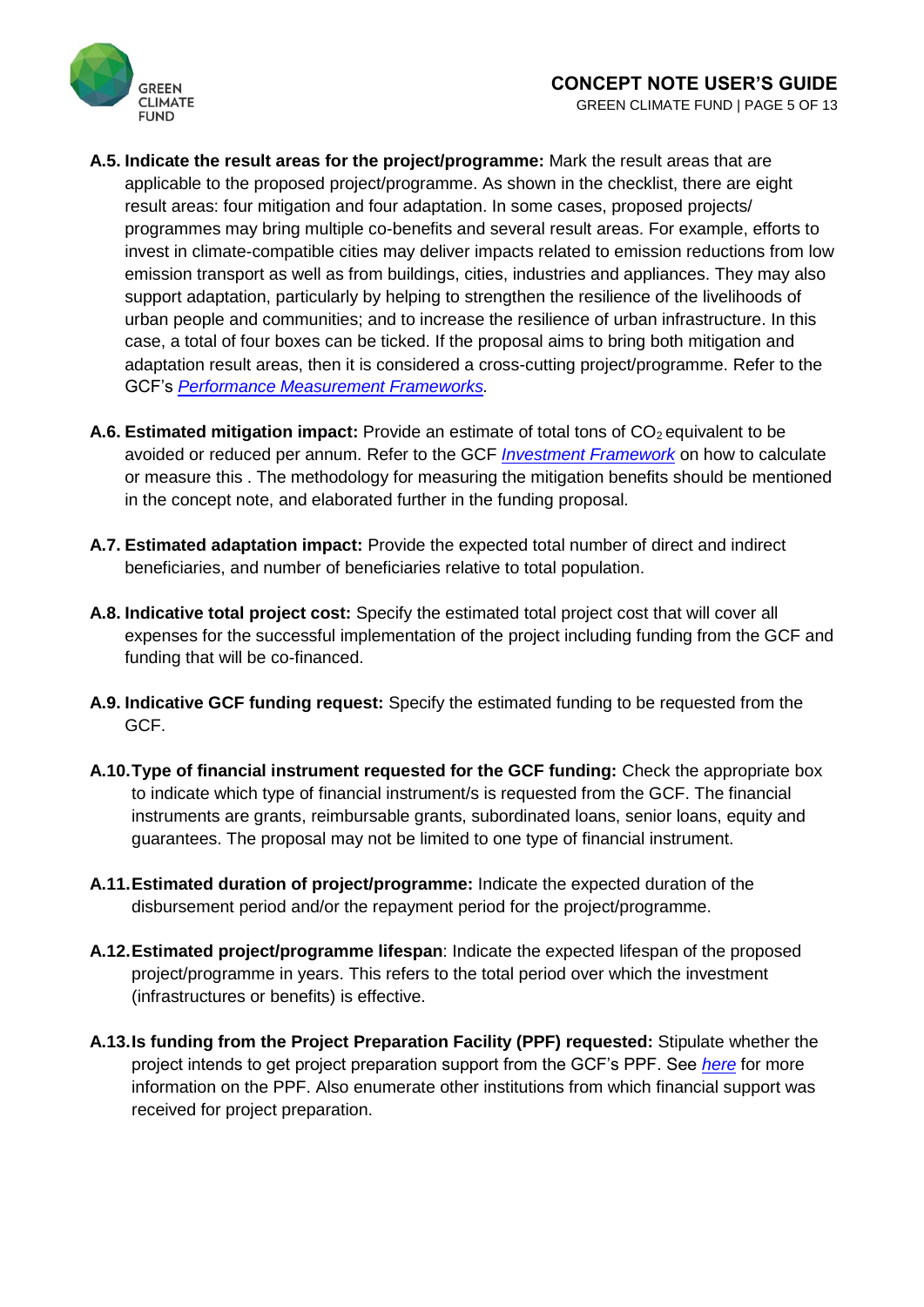

- **A.14.Environmental and social safeguards (ESS) category:** Select the ESS category of the project/programme. Refer to the *[Interim Environmental and Social Safeguards](http://www.greenclimate.fund/documents/20182/24943/GCF_B.07_02_-_Guiding_Framework_for_Accreditation.pdf/a855fdf1-e89b-47fb-8a41-dfa2050d38b9)* of the GCF for more detailed information.
- **A.15.Is the concept note aligned with your accreditation standard:** Indicate whether the concept note is aligned to the Accredited Entity (AE) accreditation standard based on the total project size category in million USD: micro (≤10), small (10<x≤50), medium (50<x≤250), and large (>250). Funding requested for the project/programme must not exceed the limit of the AE standard.
- **A.16.Has the concept note been shared with the National Development Authority (NDA):**  Specify whether the concept note has been shared with the NDA based on the location of the project/programme.
- **A.17.Accreditation Master Agreement (AMA) signed:** If the concept note is submitted by an AE, indicate whether the AMA has already been signed. If not, specify the status of AMA negotiations and expected date of signing.
- **A.18.Is the concept note included in the Entity Work Programme (EWP):** If the concept note is submitted by an AE, specify whether the programme/project is included in their Entity Work Programme. The Entity Work Programme is developed in collaboration with the Country Programming Division of the GCF. It is expected that projects/programmes submitted by AEs are aligned with their Entity Work Programmes.
- **A.19.Project/programmme rational, objectives and approach of project/programme:** Brief summary of the problem statement and climate rationale, objective and selected implementation approach, including executing entity(ies) and other implementing partners.

#### **B.Project/Programme Information**

Section B intends to collect information to assess the economic and technical viability of the proposed project/programme. Please provide relevant details while adhering to the maximum number of pages. The information will be helpful for the review and assessment of the concept.

**B.1. Context and baseline:** Describe the climate vulnerabilities and impacts, greenhouse gas emissions profile, and mitigation and adaptation needs that the prospective intervention is expected to address. Indicate how the project is aligned with the country's national priorities and level of ownership the country will take in the implementation of the project/programme. Explain the project/programme's contribution in national climate strategies and other plans such as Nationally Appropriate Mitigation Actions, National Adaptation Plans or equivalent. Describe which priorities identified in these documents the proposed project is aiming to address and/or improve. Describe the main causes and barriers (social, gender, fiscal, regulatory, technological, financial, environmental, institutional, etc.) that need to be addressed. Where relevant, and particularly for private sector proposal, describe the key characteristics and dynamics of the sector or market in which the project/programme will operate.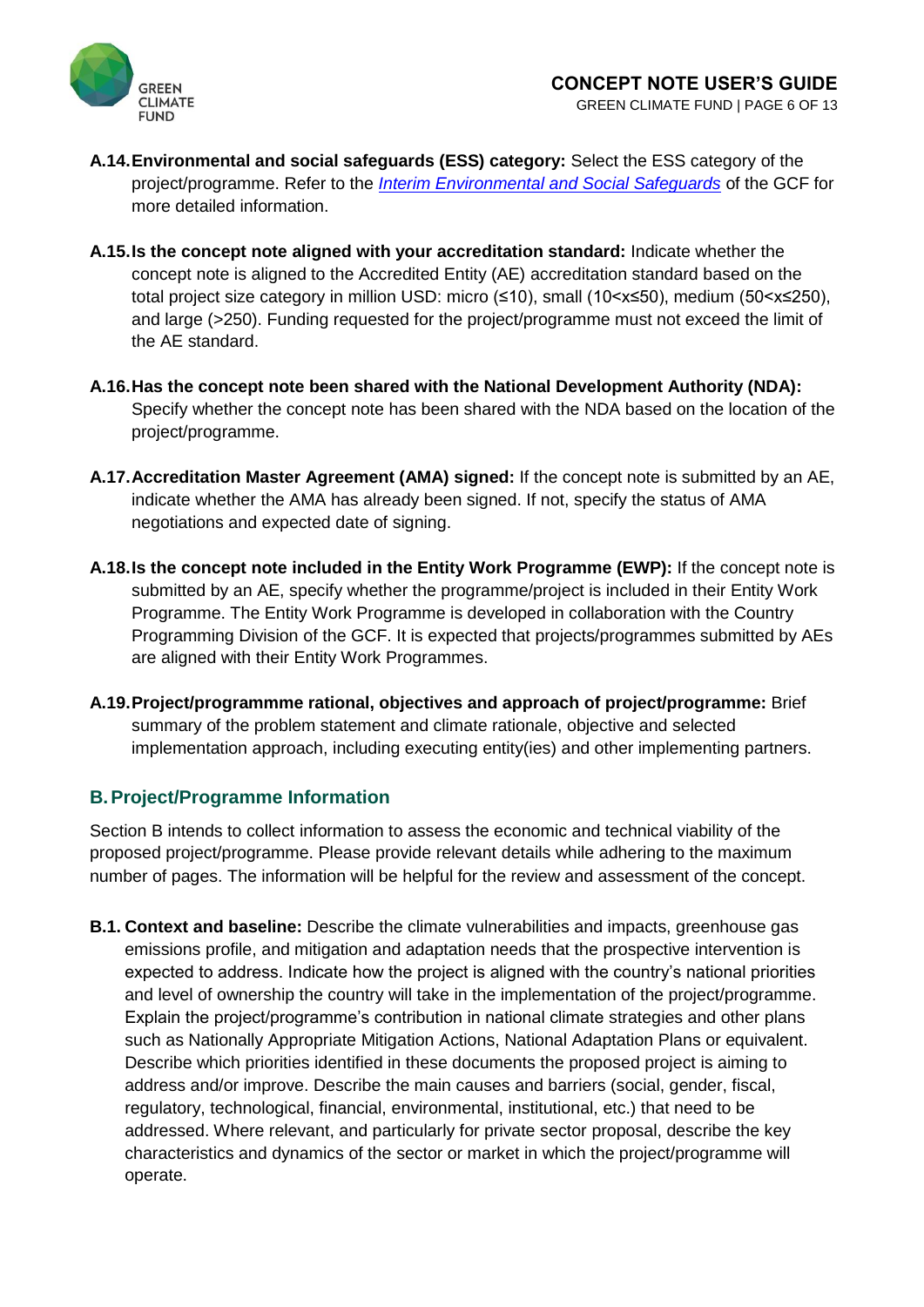

- **B.2. Project/programme description (including objectives)**: Describe the expected set of components/outputs and subcomponents/activities to address the above barriers identified that will lead to the expected outcomes. In terms of rationale, please describe the theory of change and provide information on how it serves to shift the development pathway toward a more low-emissions and/or climate resilient direction, in line with the GCF's goals and objectives. Explain the climate rationale by describing the benefits of the proposed investment relative to the consequences of not making any investments. Describe how activities in the proposal are consistent with national regulatory and legal frameworks, if applicable. Describe in what way the accredited entity(ies) is well placed to undertake the planned activities and what will be the implementation arrangements with the executing entity(ies) and other relevant partners. Provide a brief overview of the key financial and operational risks and any mitigation measures identified at this stage.
- **B.3. Expected project results aligned with the GCF investment criteria:** Provide information that enables an understanding of the project/programme's expected performance against the GCF's investment criteria, namely: impact potential; paradigm shift; sustainable development; needs of recipients; country ownership; and efficiency and effectiveness. Accredited entities should provide a brief description of the expected impacts of the proposed project/programme aligned with these criteria. For example, indicators should have specific values (e.g. 5 million tCO2eq to be reduced or avoided, or 500,000 expected direct beneficiaries) wherever possible. The GCF's Investment Framework also includes activity-specific sub-criteria and indicative assessment factors which may or may not be applicable or relevant for the proposed project/programme. Accredited entities are expected to respond to all six of the investment criteria but only the applicable and relevant sub-criteria and indicative assessment factors.

A detailed explanation of each criteria in the GCF's *[Investment Framework](http://www.greenclimate.fund/documents/20182/239759/Investment_Framework.pdf/eb3c6adc-0f24-4586-8e0d-70aa6fb8c3c8?version=1.2)* is provided below.

#### **1. Impact potential:**

Specify the climate mitigation and/or adaptation impact. The GCF's Investment Framework has four core indicators to which every concept note should respond, two of which are contained within the sub-section of impact potential, including:

- Mitigation core indicator: Total tons of  $CO<sub>2</sub>$  eq to be avoided or reduced per annum
- Adaptation core indicator: Expected total number of direct and indirect beneficiaries and number of beneficiaries relative to total population (e.g. total lives to be saved from disruption due to climate-related disasters)

The methodology used for calculating the above indicators and values should be provided. The GCF's *[Investment Framework](http://www.gcfund.org/fileadmin/00_customer/documents/Operations/IF_subcriteria_assessment_factors.pdf)* details possible indicative assessment factors that may help entities to quantify impact potential. For example, a renewable energy project/programme may wish to provide the expected reduction of megawatts as a result of low-emission energy capacity installed, generated and/or rehabilitated. This is consistent with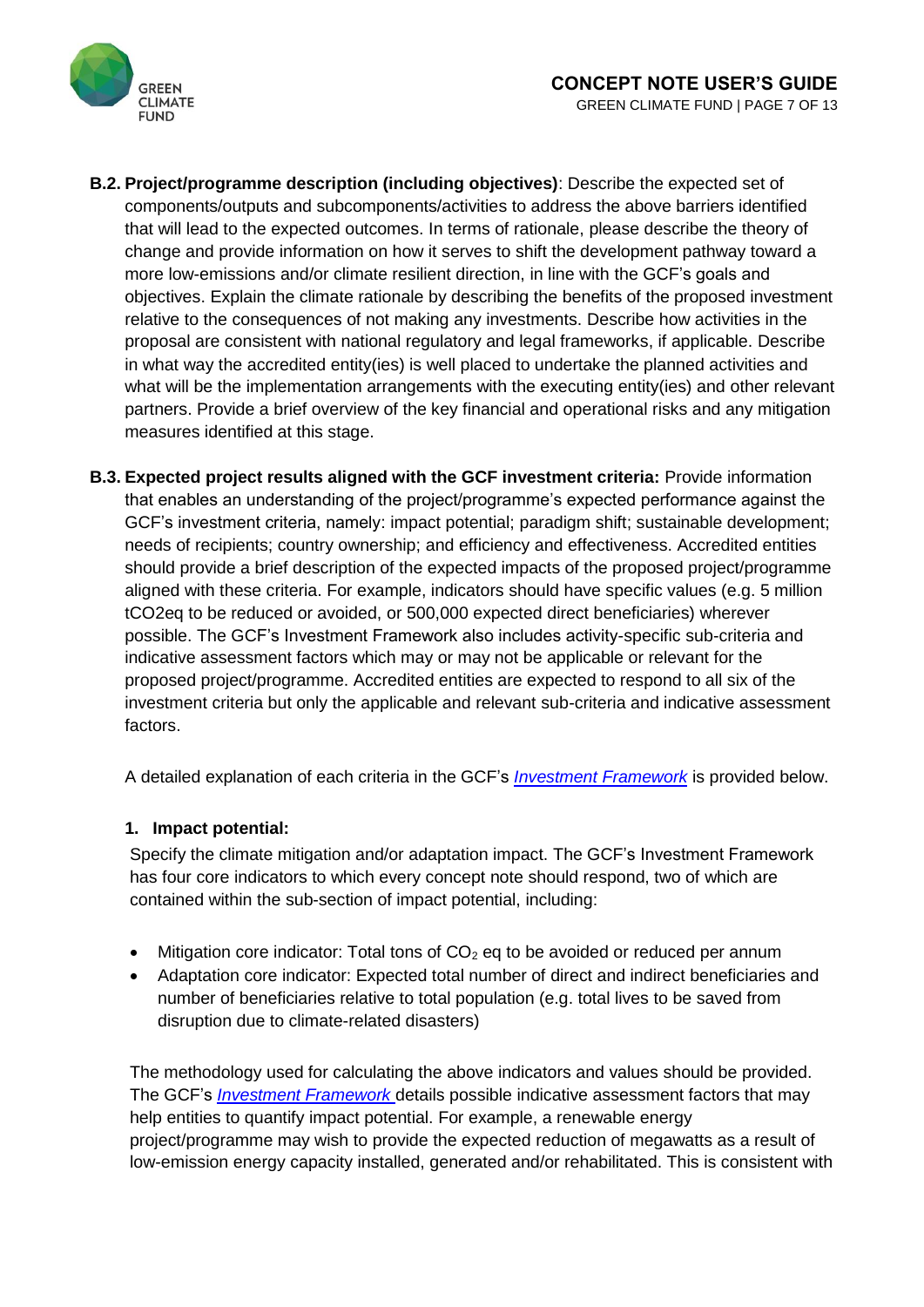

an indicative assessment factor within the Investment Framework, which contains a range of mitigation and adaptation factors to consider.

In addition to the core indicators above, accredited entities are encouraged to provide specific values for other indicators as they see relevant. Accredited entities may also wish to supplement the concept with more qualitative information, such as the degree to which the proposed activity avoids lock-in of long-lived, high-emission infrastructure (mitigation) or longlived, climate-related infrastructure (adaptation). The accredited entity therefore has significant leeway to respond to quantitative and qualitative factors that will strengthen their concept note.

Finally, the accredited entity should provide a benchmark in a comparable context (e.g. country, sector and/or technology) against which the indicator(s) can be compared.

#### **2. Paradigm shift potential:**

In terms of paradigm shift, the concept note may emphasize one or multiple factors below. Provide the estimates and details of the below and specify other relevant factors.

- Innovation: innovative ideas or elements should be highlighted and described. For example, fostering new market segments, creation of business models and/or the development or adoption of new technologies. Innovation is context-specific, and the concept note should specify the circumstances in which the innovation takes place.
- Potential for scaling-up and replication (e.g. multiples of initial impact size) for both mitigation and adaptation: the concept note should present specific values for scaling-up and replication (e.g. a 30 megawatt hydroelectric power station that can be replicated at four different specific sites in the region). A proposal with a high potential for scaling-up, for example an early warning system for an individual province that can be scaled up to several surrounding provinces, should present a concrete plan to do so. A proposal with high replication potential, for example a hydroelectric power station in a region with several potential sites identified in a supporting technical study, should also present specific replication opportunities that can be explored. Scaling up and replication potential will have a number representing the multiples of initial impact size combined with supporting justification.
- Potential for knowledge and learning: any potential for knowledge sharing or learning at a project or institutional level should be highlighted. For example, if the project/programme will generate useful lessons learned, a plan should be elaborated that specifies how those lessons can then be captured and shared with other individuals, projects or institutions, including through the monitoring and evaluation of the project/programme.
- Contribution to the creation of an enabling environment: the sustainability of outcomes and results beyond the completion of the intervention should be highlighted. The concept note may elaborate on the arrangements that provide for long-term and financially sustainable continuation of key outcomes and activities. In cases where the planned activities do not generate financial reflows, a thorough explanation of long-term financial sustainability is needed. Accredited entities may also wish to highlight the aspects of market development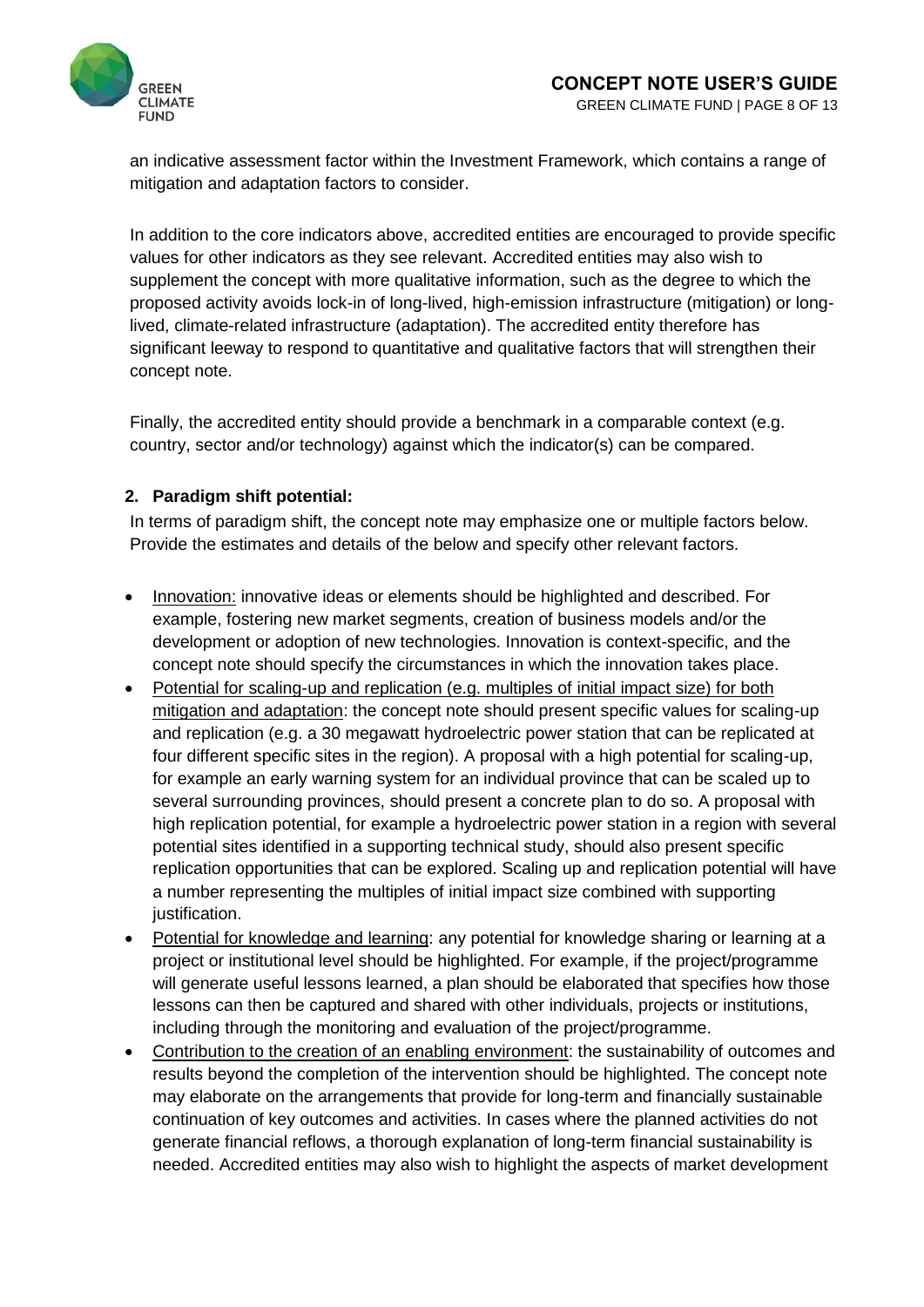

and transformation in which the project/programme creates new markets and business activities at the local, national or international levels. If the project/programme addresses or eliminates systematic barriers to low-carbon and climate resilient solutions, or changes incentives by reducing costs and risks, these aspects can be highlighted.

- Contribution to the regulatory framework and policies: if the project/programme advances national/local regulatory or legal frameworks and is expected to bring significant benefits in this regard, please elaborate. Of particular interest is the shifting or alignment of incentives to promote investment in low-emission or climate-resilient development, and/or the mainstreaming of climate change considerations into policies and regulatory frameworks at all decision-making levels.
- Overall contribution to climate-resilient development pathways consistent with a country's climate change adaptation strategies and plans: show the degree to which the programme or project reduces proposed risks of investment in technologies and strategies that promote climate resilience in developing countries.

#### **3. Sustainable development potential:**

Provide the expected environmental, social and health, and economic co-benefits. Also provide the gender-sensitive development impact, which will aim to reduce gender inequalities in climate change impacts. These co-benefits and wider positive impacts may be drawn from an economic analysis of the proposed activities and can be strengthened with more qualitative factors. As with the impact potential indicators in a previous sub-section, quantitative sustainable development potential indicators are welcome and should be supported by an analysis or study. The calculation methodology should also be provided. Examples of sustainable development indicators include the following:

- Economic co-benefits
	- Total number of jobs created
	- Amount of foreign currency savings
	- Amount of government's budget deficits reduced
- Social co-benefits
	- Improved access to education
	- Improved regulation or cultural preservation
	- Improved health and safety
- Environmental co-benefits
	- Improved air and/or water quality
	- Improved soil quality
	- Improved biodiversity and ecosystem services
- Gender-sensitive development impact
	- Proportion of men and women in jobs created

The proposal should explain how project activities will address the needs of women and men in order to correct the prevailing inequalities. Accredited entities are strongly encouraged to create projects/programmes aligned with the objectives of GCF's *[Gender](http://www.greenclimate.fund/documents/20182/818273/1.8_-_Gender_Policy_and_Action_Plan.pdf/f47842bd-b044-4500-b7ef-099bcf9a6bbe?version=1.1)  [Policy,](http://www.greenclimate.fund/documents/20182/818273/1.8_-_Gender_Policy_and_Action_Plan.pdf/f47842bd-b044-4500-b7ef-099bcf9a6bbe?version=1.1)* which include: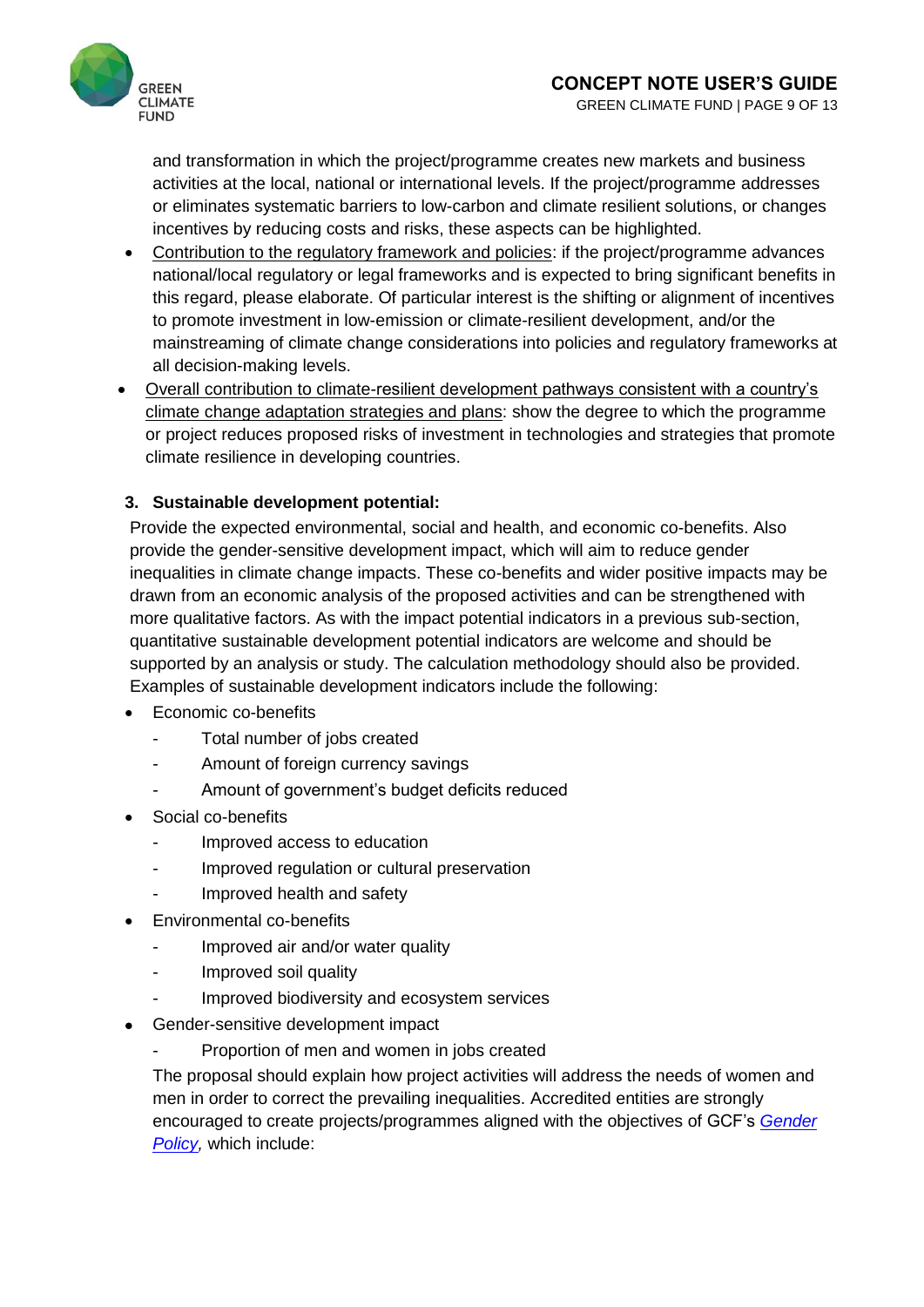

- (a) To achieve greater, more effective, sustainable, and equitable climate change results; and
- (b) To build equally women and men's resilience to and ability to address climate change; and
- (c) To address and mitigate against potential risks for women and men in projects; and
- (d) To help reduce the gender gap of climate change-exacerbated social, economic and environmental vulnerabilities.

Accredited entities may propose their own indicators that highlight the sustainable development potential of the project/programme. In addition to the indicators above and any other indicators included, a strong narrative of the expected co-benefits may also supplement and further contextualize the concept note.

#### **4. Needs of recipient:**

Describe the scale and intensity of vulnerability of the country and beneficiary groups and elaborate how the project/programme addresses the identified needs. Examples include:

- Vulnerability of the country and beneficiary groups (adaptation only): address the scale and intensity of exposure to climate risks for the beneficiary country and groups, which could include the exposure of people, social or economic assets or capital to risks derived from climate change. Exposure could be expressed in terms of size of population and/or social or economic assets or capital. The proposed activities may support specific beneficiary groups which are identified as particularly vulnerable in national climate or development strategies, which should then be highlighted with relevant sex disaggregation.
- Economic and social development level of the country and affected population: describe the level of social and economic development (including income level) of the country and target population. Examples of the target population may include minorities, disabled, elderly, children, female heads of households, indigenous peoples or others.
- Absence of alternative sources of financing: describe the barriers that have created the lack of alternative funding sources for the project/programme.
- Needs for strengthening institutions and implementation capacity: describe the opportunities to strengthen institutional and implementation capacity in relevant institutions

#### **5. Country ownership:**

Country ownership is fundamental to all concept notes submitted to the GCF. Provide details of the below, plus other relevant factors:

• Coherence and alignment with the country's national climate strategy and priorities as well as other existing policies: detail how its objectives are aligned with the priorities in the country's national climate strategy. Accredited entities may reference nationally appropriate mitigation actions (NAMAs), national adaptation plans (NAPs) technology needs assessments (TNAs) or others, as appropriate. Also describe the degree to which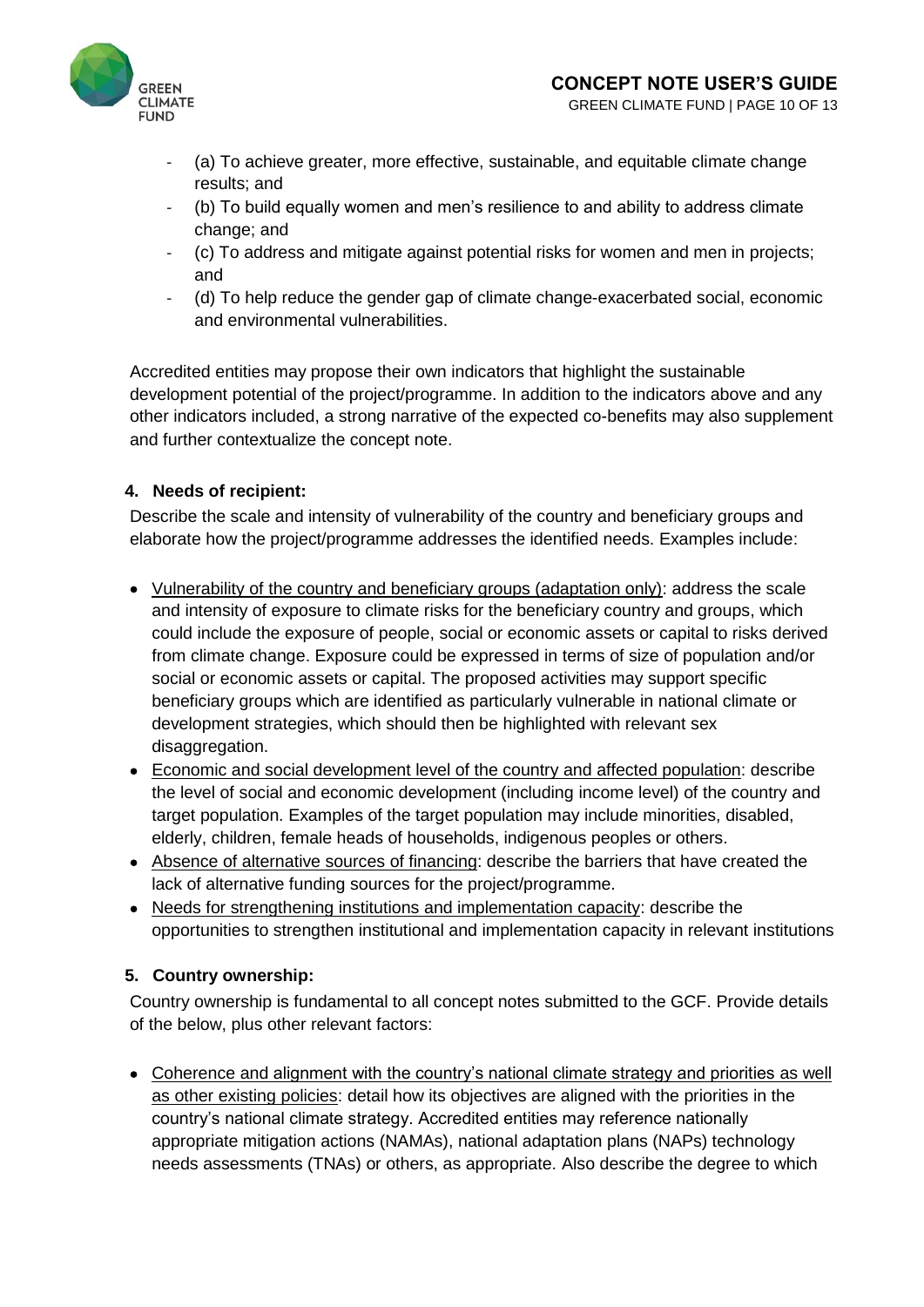

the activity is supported by a country's enabling policy and institutional framework, or includes policy or institutional changes.

- Capacity of accredited entities or executing entities to deliver: provide a brief description of accredited or executing entities (e.g. local developers, partners and service providers) and the roles these entities will play, respectively. The track record and relevant experience of the entities in similar or relevant project/programme circumstances can be elaborated.
- Stakeholder engagement process and feedback received from civil society organizations and other relevant stakeholders: emphasize the consultative process in the description of country ownership, both with the relevant national designated authority and with the wider group of stakeholders.

#### **6. Efficiency and effectiveness:**

Economic and financial analysis primarily drives the efficiency and effectiveness criterion, and the concept note should make the case for strong cost effectiveness and financial soundness. The efficiency and effectiveness of the proposed financial structure is particularly important, as the requested funding should be the appropriate amount necessary, and in the proper form (i.e. proposed financial instrument) to make the project/programme viable, but not more.

Efficiency and effectiveness includes two core mitigation indicators. Provide values and supporting justification, including the calculation methodology and citations of relevant studies, for these core indicators (if applicable):

- Estimated cost per tCO<sub>2</sub> eq. (total investment cost/expected lifetime emission reductions)
- Expected volume of finance to be leveraged as a result of the GCF's financing, disaggregated by public and private sources

In general, the economic and financial analysis, including the financial model if applicable, should guide the preparation of the response to this criterion. Accredited entities may specify the following factors as relevant, including:

- Financial adequacy and appropriateness of concessionality: along with the financial model and analysis, specify how the proposed financial structure (funding amount, financial instrument, tenor and term) is adequate and reasonable, and further demonstrates that the structure provides the appropriate concessionality to make the proposal viable.
- Amount of co-financing: the ratio of co-financing (total amount of the GCF's investment as percentage of project) should be provided and detailed. For projects/programmes that may not leverage a significant level of up-front co-financing, the accredited entity may instead demonstrate a significant level of indirect or long-term investment mobilized as a result of the proposed activities.
- Financial viability and other financial indicators: indicators of particular interest include the economic rate of return (with vs. without the project) and the financial rate of return (with and without the GCF's support). Other financial indicators, including the debt service coverage ratio, may be provided as applicable. A description of the financial soundness in the long term beyond the GCF's intervention may also be helpful for the reader.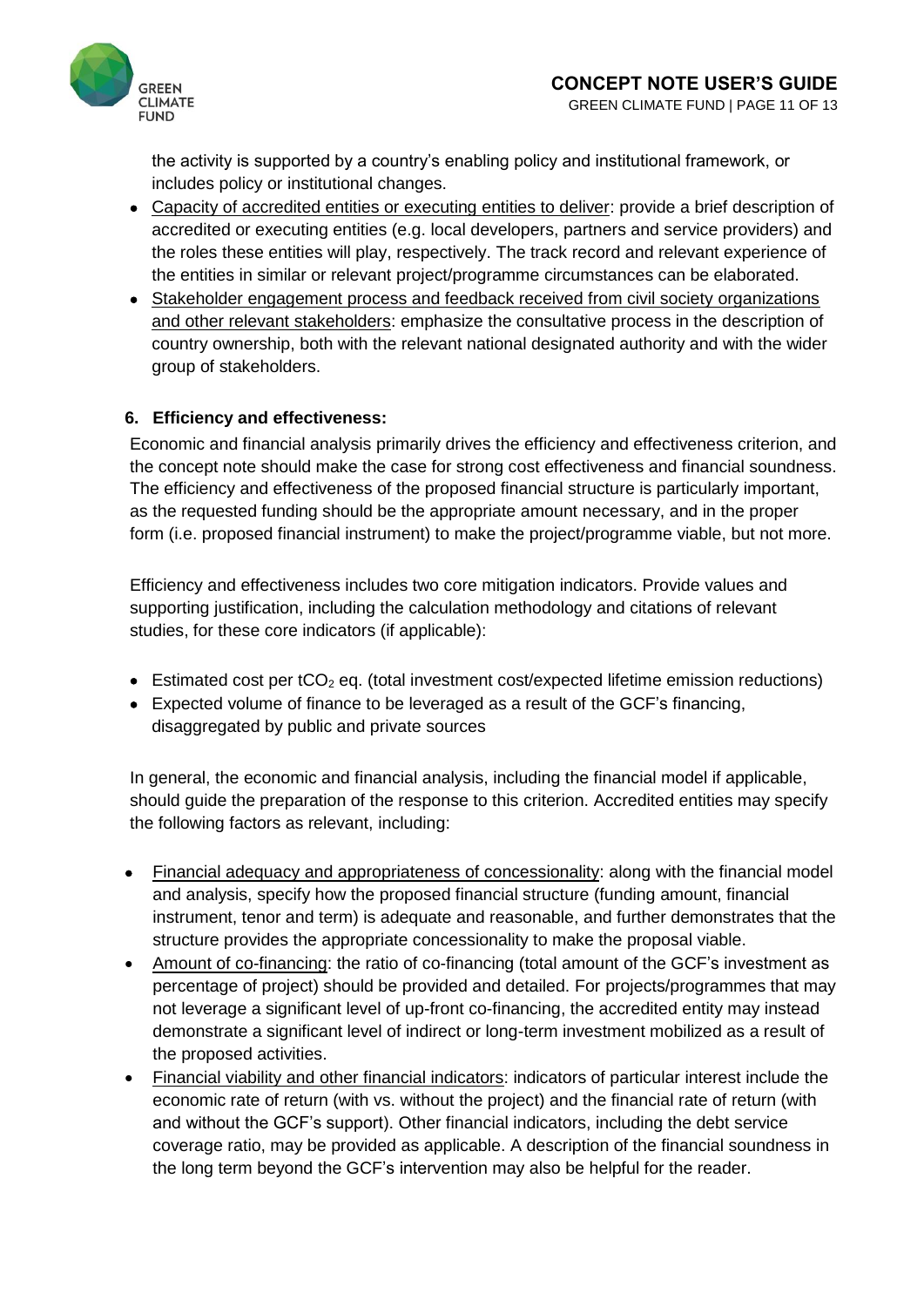

- Application of best practices and degree of innovation: an explanation of how the best available technologies and/or best practices are considered and applied. Best practices may also take the form of indigenous knowledge.
- **B.4. Engagement among the National Designated Authority, Accredited Entity, and/or other relevant stakeholders in the country:** Describe any engagement undertaken among the NDAs, AEs and/or other relevant stakeholders in the country for the creation of the concept. Also detail future engagement that may take place as the concept is developed into a full funding proposal.

#### **C. Indicative Financing/Cost Information**

Section III provides an overview of the financing/cost information for both the requested GCF amount and co-financing amount. The GCF uses six financial instruments: grants, reimbursable grants, senior loans, subordinate loans, guarantees and equity investments. Provide a breakdown of estimated costs according to the financing instrument, and specify co-financing information.

- **C.1. Financing by components:** Provide an estimate of the total cost per component and disaggregate the source of financing.
	- The '*Indicative total cost*' should be the sum of '*GCF financing*' amount and the '*Cofinancing*' amount.
	- On the '*GCF financing*', provide a breakdown by component and financial instrument. For each financing instrument, specify the amount. If you select '*senior loans*' and/or '*subordinated loans*', please specify tenor in years and pricing in percentage.
	- On the '*Co-financing*' section, specify financial instrument; provide amount and indicate currency; list the name of institutions that provide support for the proposed project/programme.
- **C.2. Justification of GCF funding request:** Explain why the project/programme requires GCF funding, i.e. explaining why this is not financed by the public and/ or private sector(s) of the country. Describe alternative funding options for the same activities being proposed in the concept note, including an analysis of the barriers for the potential beneficiaries to access to finance and the constraints of public and private sources of funding. Justify the rationale of the GCF financial instrument(s) as well as how this will be passed on to the end-users and beneficiaries. Describe in detail the mechanisms that will make this happen. Justify why this is the minimum required to make the investment viable and most efficient considering the incremental cost or risk premium of the project/programme. The justification for grants and reimbursable grants is mandatory. In the case of private sector proposal, concessional terms should be minimized and justified as per the guiding principles applicable to the private sector operations.

The concept note should include strong economic and financial justification for the grant elements and concessionality level that GCF provides. The concept note should describe – to the extent possible – how it will address all the guiding principles listed below: